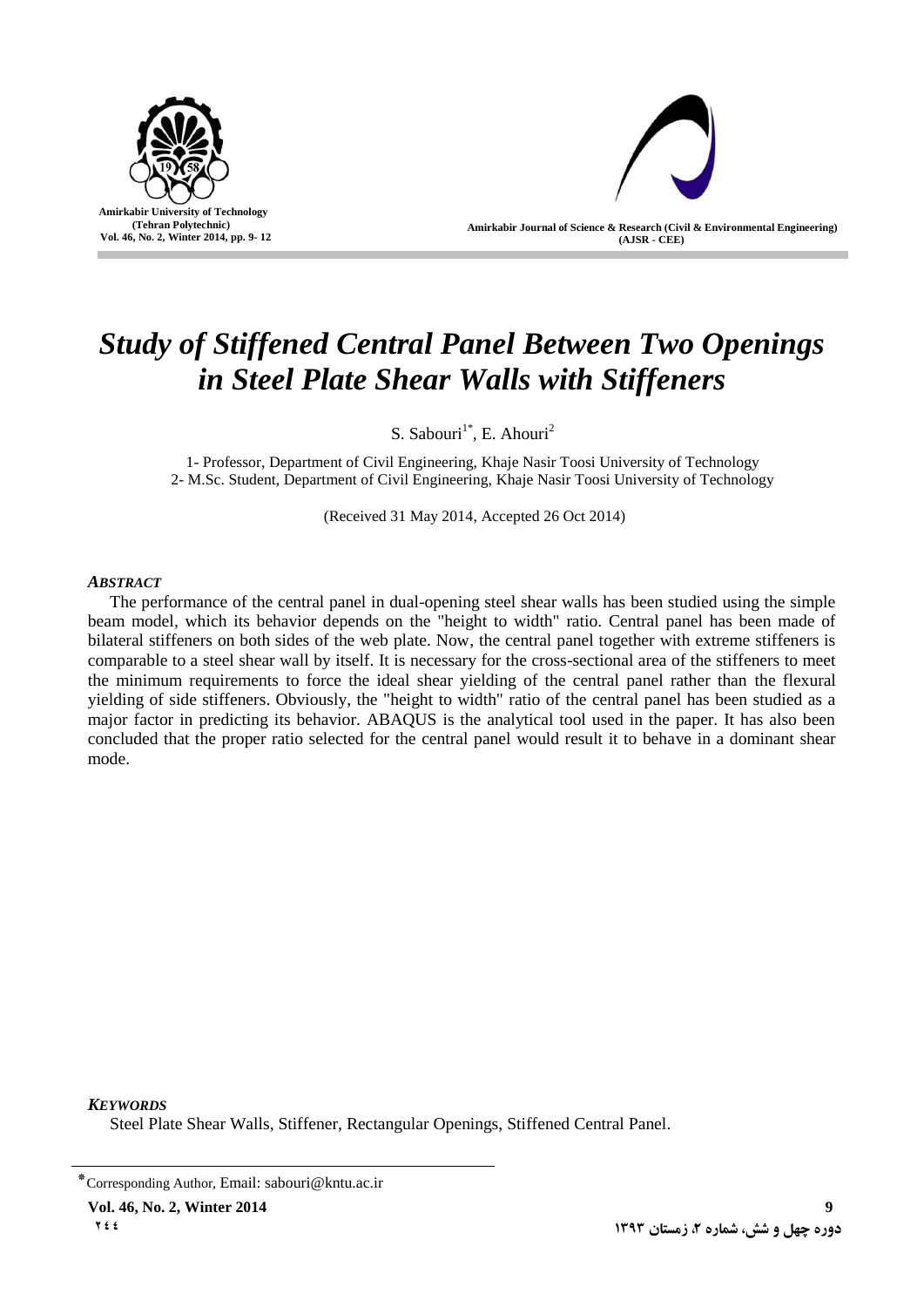#### **1- INTRODUCTION**

Steel plate shear wall (SPSW) Systems have been extensively investigated, both theoretically and experimentally by researchers such as Astaneh-Asl, Driver, Kulak, Thorburn, Bruneau, Berman and Park. One of the premier experimental studies on the scaled models of SPSWs were conducted at the structural laboratory of Cardiff University in UK. In this series of experimental studies, scaled models of unstiffened steel plate shear walls with a central circular opening were subjected to pseudo-static cyclic loading. Obtained results showed stable S-shaped hysteretic response with a considerable energy absorption capacity that would increase with increased shear deformation of the panel. It was demonstrated that increasing the diameter of the opening would result in the degradation of stiffness and strength of the panel relative to similar panel without opening.

In 2004, some specimens of steel plate shear walls were tested in National Taiwan University. One of them had twenty circular openings and the other one, had a quarter circle shaped opening in one corner. In specimens with opening(s), reduction of stress and stiffness was observed compared to those of the similar walls without opening.

Choi and Park in 2007, conducted experimental tests to investigate the changes of structural capacity of SPSWs with different details of the web plates. The results demonstrated that selection of different constructional details of web plates for the architectural and economical considerations will not significantly decrease the structural capacity of steel plate shear wall specimens.

#### **2- METHODOLOGY**

The purpose of this paper is to theoretically and numerically investigate the central panel between two openings in steel plate shear walls as a beam and to propose the equations for determining limits for "height to width ratio" to predict the central panel's response. The effect of variation of the central panel's aspect ratio on its behavior is investigated in this study. Other equations are also set up for calculating the "minimum cross sectional area of the panel's dual side stiffeners". Comparisons between the theoretical and numerical results have been showed that selection of the proper value for the central panel's aspect ratio would result it to behave in a dominant shear mode.

In figure (1), central panel simulated to an I-shaped beam is shown. Figures (2) and (3) show the finite element models "SSWOS-1" and "SSWOS-13" with the height to width ratio of 0.7 and 9, respectively.



**(a) Modeling of Central Panel as a Beam under Loading Based on Virtual Work Principle**<br> $m(x) \, L \, M(x)$ 



**(b) Free Body Diagram of Central Panel in a Section at Distance,** *x***, from the Base Level**







**(d) Axial Force in the Column Flanges**

**FIG. 1. CENTRAL PANEL SIMULATED AS AN I-SHAPED BEAM**



**FIG. 2. DEFORMED SHAPE OF SSWOS-1 MODEL WITH d<sup>1</sup> /b1=0.7**



## **FIG. 3. DEFORMED SHAPE OF SSWOS-13 MODEL WITH d<sup>1</sup> /b1=9**

## **3- FINDINGS**

Equations (1) and (2) are the main equations which have been obtained in this research:

$$
A \ge \frac{\sigma_{0w} t d}{2\sqrt{3}\sigma_{0f}}
$$
  
\n
$$
\frac{d}{b} \le 2\sqrt{3}(1+\mu)\frac{\sigma_{0w}}{\sigma_{0f}}
$$
\n(1)

 $\mathbf{Y} \in \mathbf{Y}$